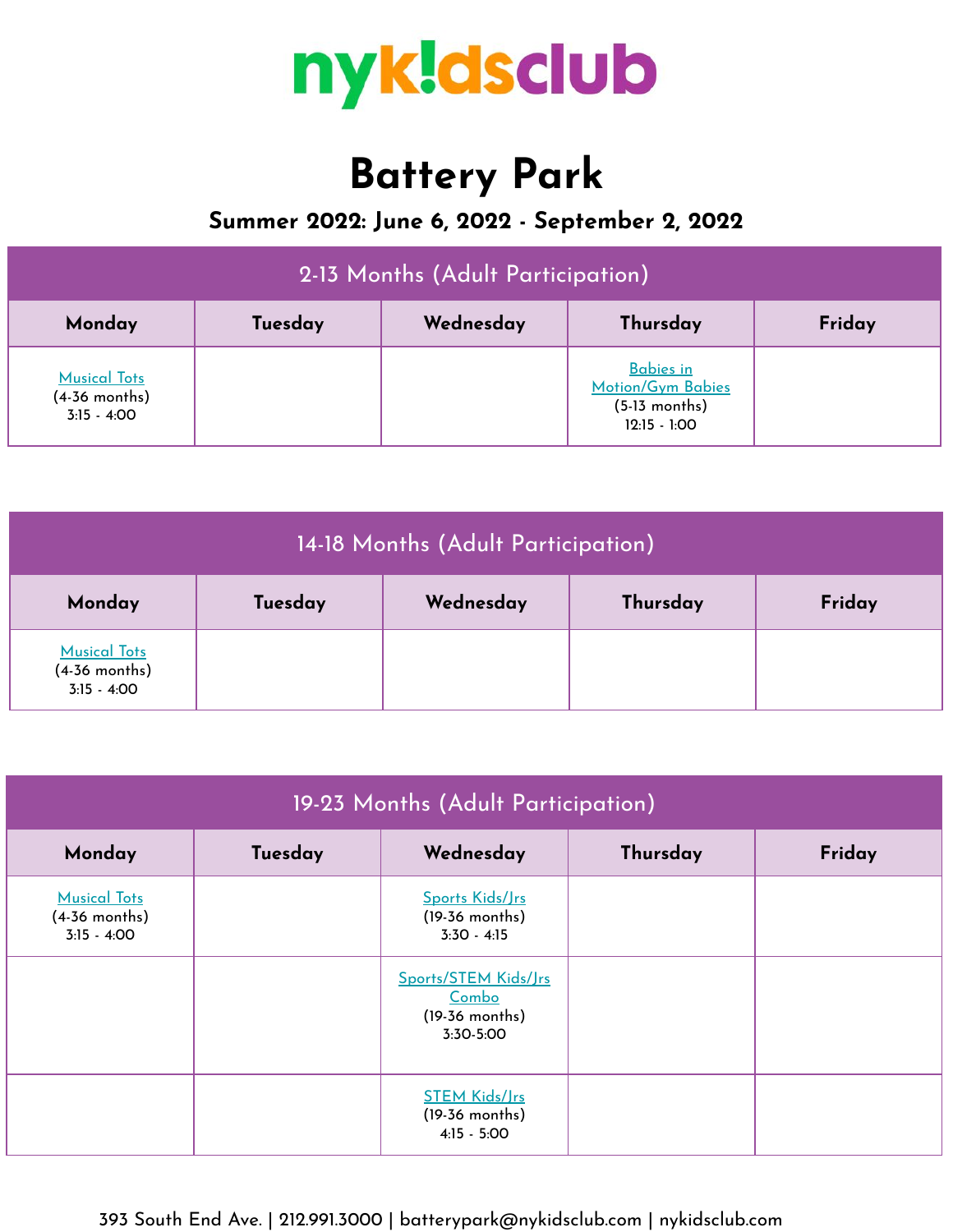| 24-36 Months (Adult Participation)                    |         |                                                                |          |        |  |
|-------------------------------------------------------|---------|----------------------------------------------------------------|----------|--------|--|
| Monday                                                | Tuesday | Wednesday                                                      | Thursday | Friday |  |
| <b>Musical Tots</b><br>(4-36 months)<br>$3:15 - 4:00$ |         | Sports Kids/Jrs<br>$(19-36$ months)<br>$3:30 - 4:15$           |          |        |  |
|                                                       |         | Sports/STEM Kids/Jrs<br>Combo<br>$(19-36$ months)<br>3:30-5:00 |          |        |  |
|                                                       |         | <b>STEM Kids/Jrs</b><br>$(19-36$ months)<br>$4:15 - 5:00$      |          |        |  |

| 2 1/2 - 3 1/2 Years (Independent Participation) |                                                                                            |           |          |        |  |
|-------------------------------------------------|--------------------------------------------------------------------------------------------|-----------|----------|--------|--|
| Monday                                          | Tuesday                                                                                    | Wednesday | Thursday | Friday |  |
|                                                 | <b>STEM I</b><br>$(2.5 - 3.5 \text{ years})$<br>$3:45 - 4:30$                              |           |          |        |  |
|                                                 | <b>Gymnastics I/STEM I</b><br><u>Combo</u><br>$(2.5 - 3.5 \text{ years})$<br>$3:45 - 5:15$ |           |          |        |  |
|                                                 | <b>Gymnastics I</b><br>$(2.5 - 3.5 \text{ years})$<br>$4:30 - 5:15$                        |           |          |        |  |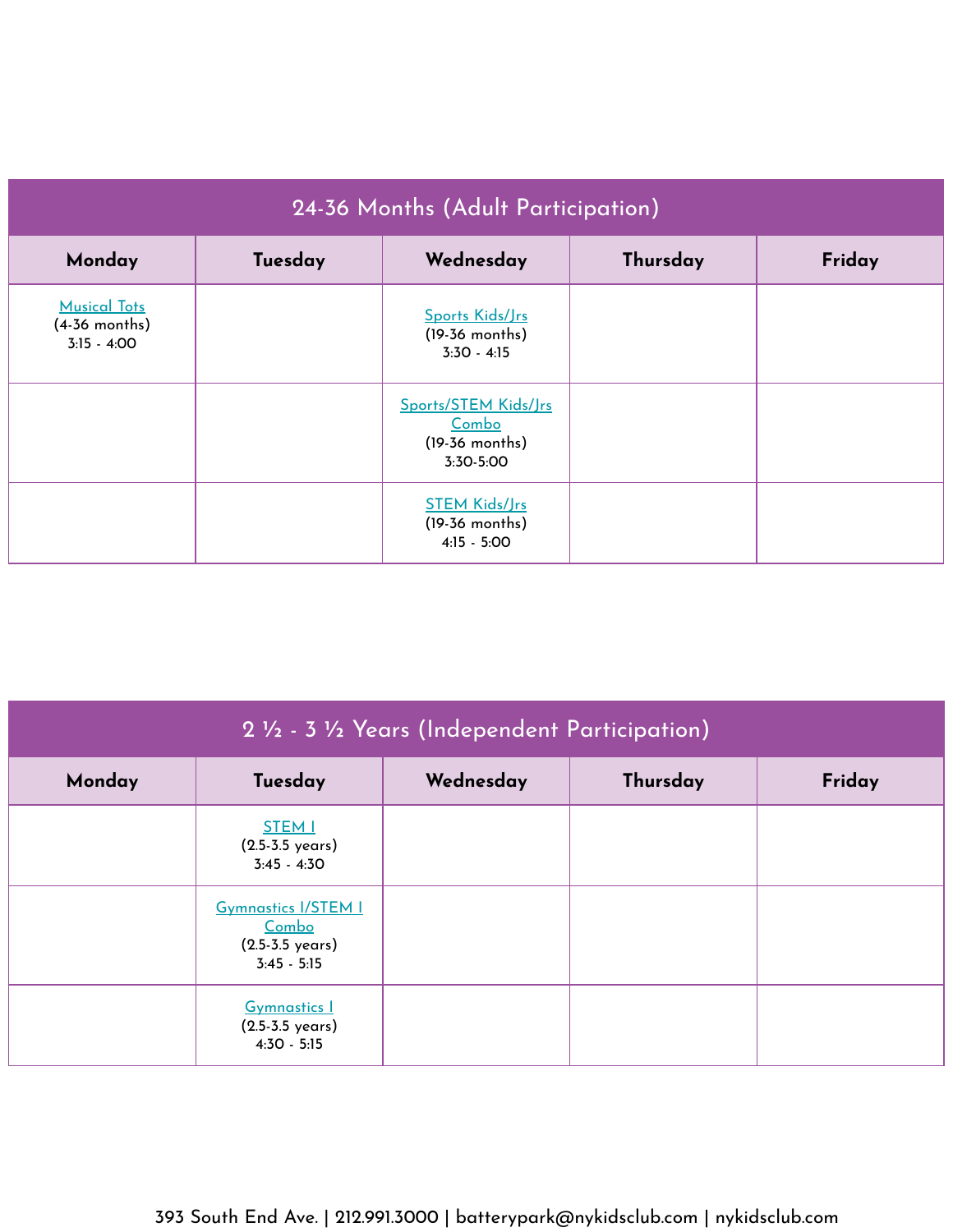| 3 - 5 Years (Independent Participation)                                  |                                                                                              |                                                                          |                                                                                              |                                                                          |  |
|--------------------------------------------------------------------------|----------------------------------------------------------------------------------------------|--------------------------------------------------------------------------|----------------------------------------------------------------------------------------------|--------------------------------------------------------------------------|--|
| Monday                                                                   | Tuesday                                                                                      | Wednesday                                                                | Thursday                                                                                     | Friday                                                                   |  |
| Tumble & Dance<br>  /   <br>$(3.5 - 6.5 \text{ years})$<br>$1:15 - 2:00$ | <b>Ultimate Fitness II/III</b><br>$(3.5 - 6.5 \text{ years})$<br>$12:30 - 1:15$              | <b>Gymnastics II/III</b><br>$(3.5 - 6.5 \text{ years})$<br>$1:15 - 2:00$ | Sports II/III<br>$(3.5 - 6.5 \text{ years})$<br>$12:30 - 1:15$                               | <b>Gymnastics II/III</b><br>$(3.5 - 6.5 \text{ years})$<br>$1:15 - 2:00$ |  |
| <b>History Adventures</b><br>$(3-5 \text{ years})$<br>$2:15 - 3:00$      | <b>Story Creation &amp;</b><br><b>Illustration</b><br>$(3-5 \text{ years})$<br>$1:15 - 2:00$ | <b>World Art</b><br>$(3-5 \text{ years})$<br>$2:15 - 3:00$               | Architects &<br><b>Engineers</b><br>$(3-5 \text{ years})$<br>$1:15 - 2:00$                   | <b>Science</b><br>$(3-5 \text{ years})$<br>$2:15 - 3:00$                 |  |
| <b>Gymnastics II/III</b><br>$(3.5 - 6.5 \text{ years})$<br>$3:30 - 4:15$ | <b>Gymnastics II/III</b><br>$(3.5 - 6.5 \text{ years})$<br>$3:30 - 4:15$                     | <b>Science</b><br>$(3-5 \text{ years})$<br>$3:15 - 4:00$                 | <b>Story Creation &amp;</b><br><b>Illustration</b><br>$(3-5 \text{ years})$<br>$3:15 - 4:00$ | Ultimate Fitness II/III<br>$(3.5 - 6.5 \text{ years})$<br>$3:30 - 4:15$  |  |
| <b>Famous Artist</b><br>$(3.5-5 \text{ years})$<br>$4:30 - 5:15$         | Architects &<br><b>Engineers</b><br>$(3-5 \text{ years})$<br>$4:45 - 5:30$                   | Sports II/III<br>$(3.5 - 6.5 \text{ years})$<br>$4:30 - 5:15$            | Tumble & Dance<br>  /   <br>$(3.5 - 6.5 \text{ years})$<br>$4:30 - 5:15$                     | World Art<br>$(3.5-5 \text{ years})$<br>$4:45 - 5:30$                    |  |

| 5+ Years (Independent Participation) |                             |                          |                             |                             |  |
|--------------------------------------|-----------------------------|--------------------------|-----------------------------|-----------------------------|--|
| Monday                               | Tuesday                     | Wednesday                | Thursday                    | Friday                      |  |
| Tumble & Dance II/III                | Ultimate Fitness II/III     | <b>Gymnastics II/III</b> | <b>Sports II/III</b>        | <b>Gymnastics II/III</b>    |  |
| (3-7 years)                          | $(3.5 - 6.5 \text{ years})$ | (3.5-6.5 years)          | $(3.5-6.5 \text{ years})$   | $(3.5 - 6.5 \text{ years})$ |  |
| $1:15 - 2:00$                        | $12:30 - 1:15$              | $1:15 - 2:00$            | $12:30 - 1:15$              | $1:15 - 2:00$               |  |
| <b>Gymnastics II/III</b>             | <b>Gymnastics II/III</b>    | Sports II/III            | Tumble & Dance II/III       | Ultimate Fitness II/III     |  |
| $(3.5-6.5 \text{ years})$            | $(3.5 - 6.5 \text{ years})$ | (3.5-6.5 years)          | $(3.5 - 6.5 \text{ years})$ | $(3.5 - 6.5 \text{ years})$ |  |
| $3:30 - 4:15$                        | $3:30 - 4:15$               | $4:30 - 5:15$            | $4:30 - 5:15$               | $3:30 - 4:15$               |  |

| Open Play 5 months - 4 years (Adult Participation) |         |           |          |        |  |  |
|----------------------------------------------------|---------|-----------|----------|--------|--|--|
| Monday                                             | Tuesday | Wednesday | Thursday | Friday |  |  |
| Coming Soon!                                       |         |           |          |        |  |  |
|                                                    |         |           |          |        |  |  |

393 South End Ave. | 212.991.3000 | batterypark@nykidsclub.com | nykidsclub.com